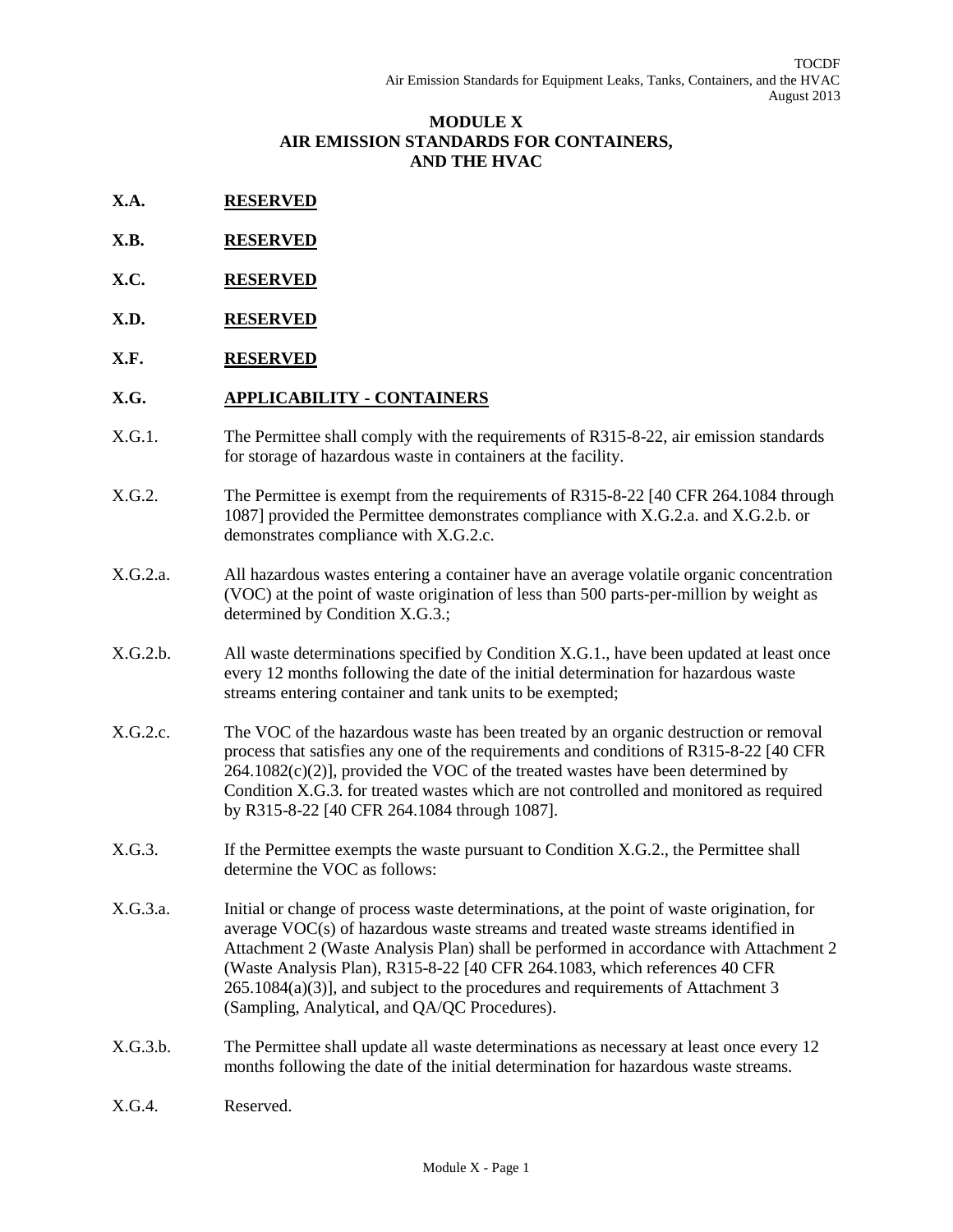- X.G.5. Reserved.
- X.G.6. Reserved.
- X.G.7. The Director of the Division of Solid and Hazardous Waste may request a waste characterization to determine compliance with R315-8-22.
- X.G.8. Reserved.
- X.G.9. Reserved.
- X.G.10. The Permittee shall control air emissions from hazardous waste in containers for the container management units identified in Table 2 as specified by R315-8-22 [40 CFR 264.1086] and as follows:
- X.G.10.a. For containers with a design capacity greater than 26 gallons and less than 121 gallons, air emissions shall be controlled by level one control as specified by R315-8-22 [40 CFR 264.1086(c)].
- X.G.10.b. For containers with a design capacity greater than 121 gallons, which are in light material service as defined by R315-7-30 [40CFR 265.1081], air emissions shall be controlled by level two control as specified by R315-8-22 [40 CFR 264.1086(d)].
- X.G.10.c. For containers with a design capacity greater than 121 gallons, which are not in light material service as defined by R315-7-30 [40CFR 265.1081], air emissions shall be controlled by level one control as specified by R315-8-22 [40 CFR 264.1086(c)].
- X.G.11. Containers used for storage must be composed of suitable materials to minimize the exposure of VOCs to the atmosphere and the organic permeability of vapors. The container must form a vapor-tight seal.
- X.G.12. Reserved.
- X.G.13. The requirements of R315-8-22 and this Module do not apply to the following management units regardless of the waste determination:

#### **X.H. INSPECTION AND MONITORING**

- X.H.1. The Permittee shall follow the inspection plan and schedule in Attachment 5 (Inspection Plan).
- X.H.2. The Permittee shall monitor air emission controls as specified in Attachment 22 (Agent Monitoring Plan).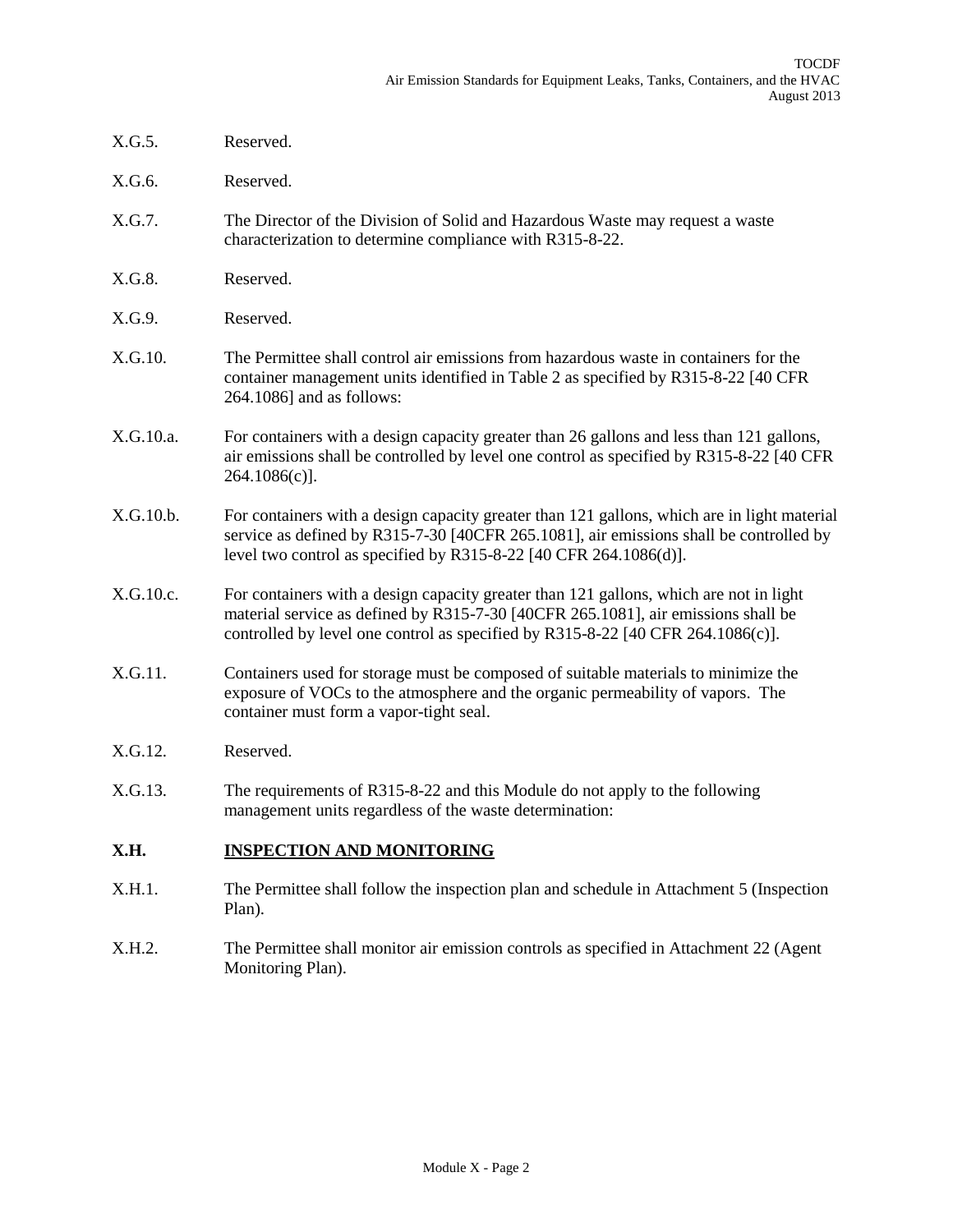- X.H.3. If any container greater than  $0.1m<sup>3</sup>$  in capacity (e.g., 55 gallon drum or ton containers) is stored for a period of one year or longer, the Permittee shall visually inspect the container and its cover and closure devices initially and thereafter at least once every 12 months. The container shall be inspected for visible cracks, holes, gaps, or other open spaces into the interior of the container. For storage in the Container Handling Building (CHB) and Unpack Area (UPA), monitoring of the interior of the overpack can be used instead of this visual inspection.
- X.H.4. With the exception of ton containers the Permittee shall make a first attempt at repair of any defect detected during the inspection described in Condition X.H.3. no later than 24 hours after detection. Repair shall be completed as soon as possible but no later than five calendar days after detection. If repair of the defect cannot be completed within five calendar days, the hazardous waste shall be removed from the container and the container shall not be used to manage hazardous waste until the defect is repaired. Any ton container with a defect shall be managed as described in Attachment 5 (Inspection Plan) and Attachment 12 (Containers).
- X.H.5. The Permittee shall inspect containers and maintain a record of the inspections and a copy of the procedure used to determine that containers with a capacity of  $0.46m<sup>3</sup>$  or greater, which do not meet applicable DOT regulations as specified by R315-8-22 [40 CFR 264.1086(f)], are not managing hazardous waste in light material service.

# **X.I. RECORDKEEPING AND REPORTING**

- X.I.1. The Permittee shall maintain records for each container or tank exempted from the standards of Condition X.G.
- X.I.2. As required by R315-8-22 [40 CFR 265.1084(b)(2)] and Attachment 2 (Waste Analysis Plan), the Permittee shall record the information from each exempted hazardous waste determination as identified in Condition X.G. (e.g., test results, measurements, calculations and other documentation) including the date, time, and location for each hazardous waste sample collected.
- X.I.3. If exempted under Condition X.G., the Permittee shall record the identification number of the hazardous waste management unit in which the waste is treated.
- X.I.4. The Permittee shall orally report to the Director of the Division of Solid and Hazardous Waste, within 24 hours, each occurrence when hazardous waste is placed in a waste management unit identified in Table 2 or Table 4 in noncompliance with the conditions specified in Condition X.G.
- X.I.5. The Permittee shall submit a written report within 15 calendar days of the time the Permittee becomes aware of the occurrence specified in Condition X.I.4. The written report shall contain the EPA identification number, the facility name and address, a description of the noncompliance event and the cause, actions taken to correct the noncompliance and prevent recurrence of the noncompliance and the report shall be signed and dated by a authorized representative of the Permittee.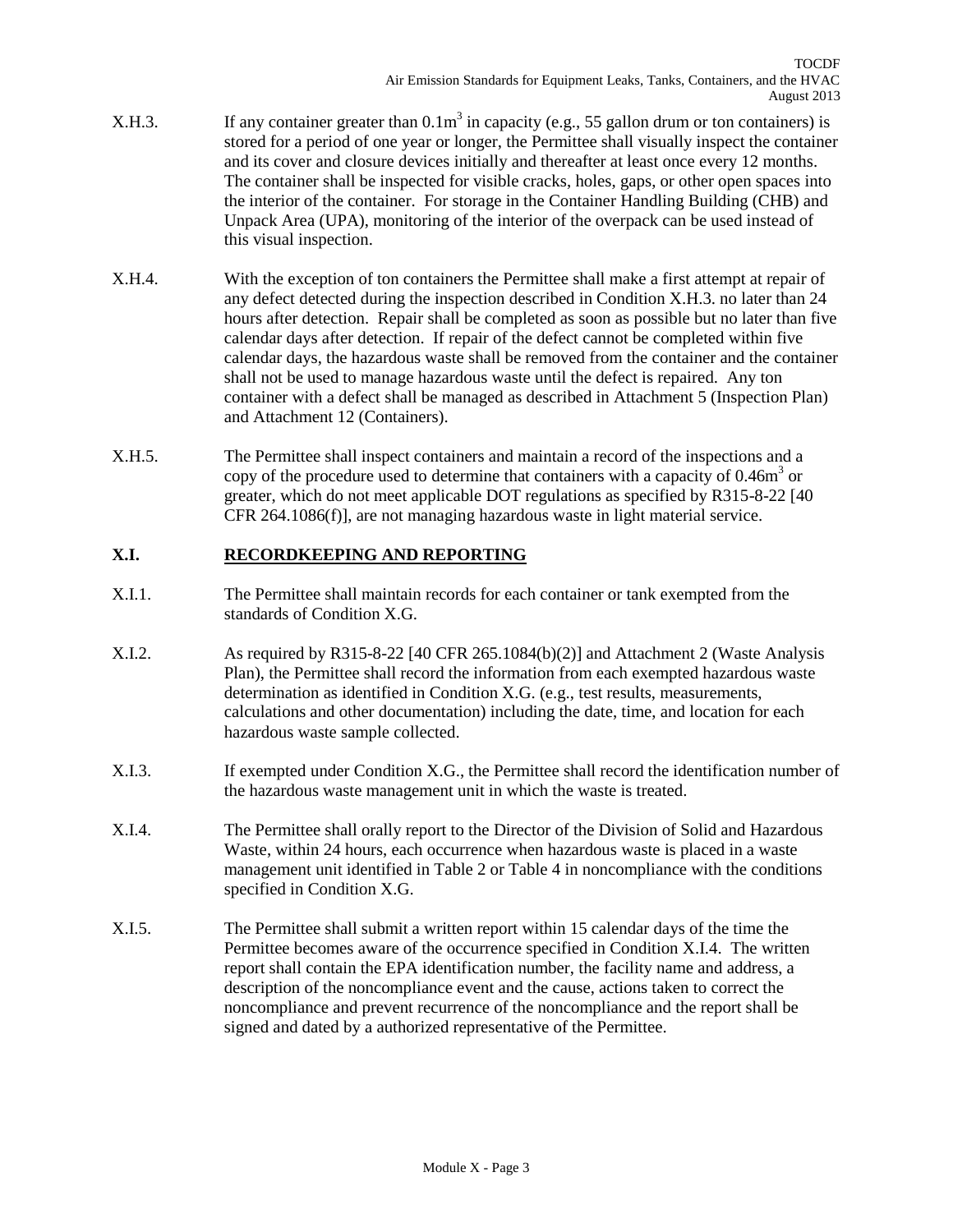- X.I.6 The Permittee shall maintain the following information for all container management units identified in Table 2 that are subject to the air emission requirements of R315-8-22 [40 CFR 264.1086]: type of container; type of air emission control; and records of Inspections/Monitoring Information with the required information specified below:
- X.I.6.a. For all container management units identified in Table 2 that are used to store containers having a design capacity greater than 121 gallons, the Permittee shall maintain the information used to determine the status of the material as either light or heavy in accordance with R315-7-30 [40 CFR 265.1081].
- X.I.6.b. For all container management units identified in Table 2 that are used to store containers for which the less than 500 ppmv exemption is used, as specified in R315-8-22 [40 CFR 264.1082(c)], the Permittee shall maintain the exemption/waste determination information in Condition X.I.6.
- X.I.7. The Permittee shall maintain the following information in the Operating Record for all tanks subject to the air emission requirements of R315-8-22 [40 CFR 264.1084], identified in Table 2:
- X.I.7.a. An identification number or other unique identification description of the tanks;
- X.I.7.b. Date of inspection; type, description, and location of defect; date of detection; and corrective action taken to repair the defect; and
- X.I.7.c. Maximum organic vapor pressure of the hazardous waste in the tank, determined in accordance with Condition X.G. Where applicable, the determination shall include the date and time samples were taken, the analytical method used, and the analytical results.

## **X.J. GENERAL OPERATING CONDITIONS**

#### X.J.1. TOCDF MDB HVAC

- X.J.1.a All HVAC filter units and filter unit vestibules shall be maintained at a negative pressure. These pressures will be recorded every four hours in the Operating Record. These pressures will also be recorded each time the unit's operating status is changed. If any of these readings are found to be positive, agent-processing operations within the facility shall cease immediately. A description of the filter system is located in Attachment 5 (Inspection Plan), Paragraph 5.9.
- X.J.1.b. Seven HVAC filter units, each with a minimum of six carbon banks, shall be operational at all times when any hazardous waste brought to the MDB for treatment requires those wastes to be un-containerized to enable treatment. During power upsets, the facility shall follow contingency procedures Attachment 9 (Contingency Plan) Paragraph 9.1.1.5.1 for maintaining negative pressure.
- X.J.1.b.1 A minimum of three HVAC filter units, each with a minimum of three carbon banks, shall be operational at all times when all the hazardous wastes brought to the MDB are managed in closed containers until the wastes are transferred into the MPF.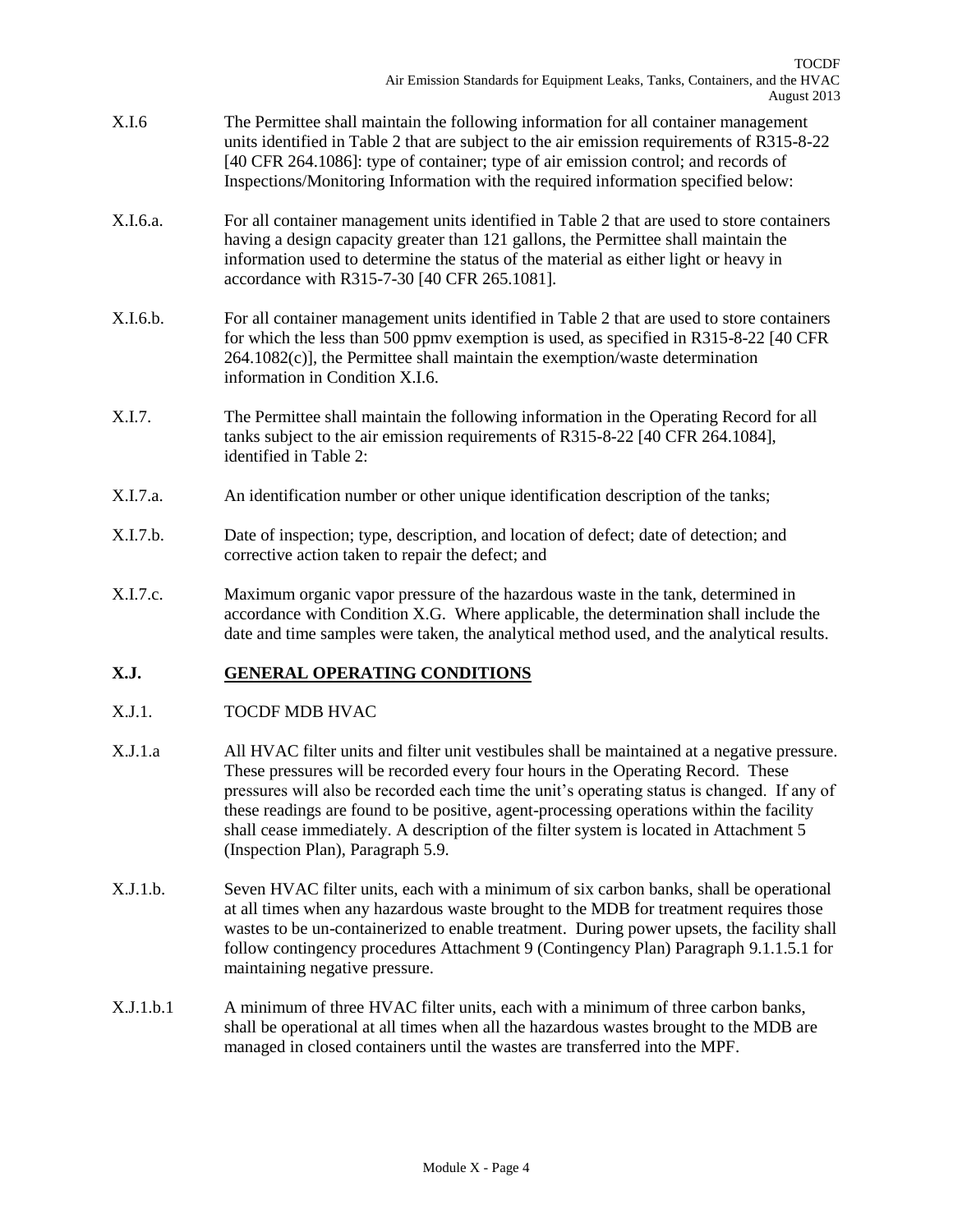- X.J.1.b.2 Upon completion of treating waste brought into the MDB a minimum of three HVAC filter units, each with a minimum of three carbon banks shall be in operation at all times until MDB Unventilated Monitoring Testing \*UMT) is complete.
- X.J.1.b.3 If secondary wastes that must be un-containerized for treatment are to be transferred to the MDB after the number of carbon banks in each MDB filter unit is reduced to three, the Permittee shall receive approval from the Director of the Division of Solid and Hazardous Waste prior to transferring the waste to the MDB.
- X.J.1.b.4 The Permittee may discontinue operation of the MDB HVAC filters upon completion of the MDB UMT.
- X.J.1.b.5 The Permittee shall provide written notification to the Director of the Division of Solid and Hazardous Waste when MDB UMT is completed.
- X.J.1.c. The Permittee shall comply with Attachment 5 (Inspection Plan) for the inspection of the HVAC filter units. For the purpose of compliance with these conditions, each filter unit is defined as beginning at the inlet flange of the filter unit inlet isolation damper and ending at the outlet flange of the filter unit outlet damper.
- X.J.2 Area 10 Igloos 1631 and 1632
- X.J.2.a The Permittee may perform permitted hazardous waste management activities in Igloos 1631 and 1632 when Filter-101 (primary filter) is online.
- X.J.2.b The Permittee shall suspend operations of the Autoclave, DVS and DVSSR and seal or remove all waste drums from Igloos 1631 and 1632 during times when Filter-101 is offline and Filter-102 is online.

## X.J.3 **ATLIC HVAC**

- X.J.3.a All ATLIC HVAC filter units and filter unit vestibules shall be maintained at a negative pressure when online. These pressures will be recorded every four hours in the Operating Record. These pressures will also be recorded each time the unit's operating status is changed. If any of these reading are found to be positive, agent-processing operations within the facility shall cease immediately. A description of the filter system is located in Attachment 5 (Inspection Plan), paragraph 5.9.2.
- X.J.3.b. Two HVAC filter units shall be operational at all times when any hazardous waste is being managed in Igloo 1639 and the associated Environmental Enclosure. During power upsets, the facility shall follow contingency procedures in Attachment 9 (Contingency Plan), paragraph 9.1.1.5.3 for maintaining negative pressure.
- X.J.3.c The Permittee shall comply with Attachment 5 (Inspection Plan) for the inspection of the HVAC filter units. For the purpose of compliance with these conditions, each filter unit is defined as beginning at the inlet flange of the filter unit inlet isolation damper and ending at the outlet flange of the filter unit outlet damper.

## X.K. **REPLACEMENT OF CARBON FILTER BANKS**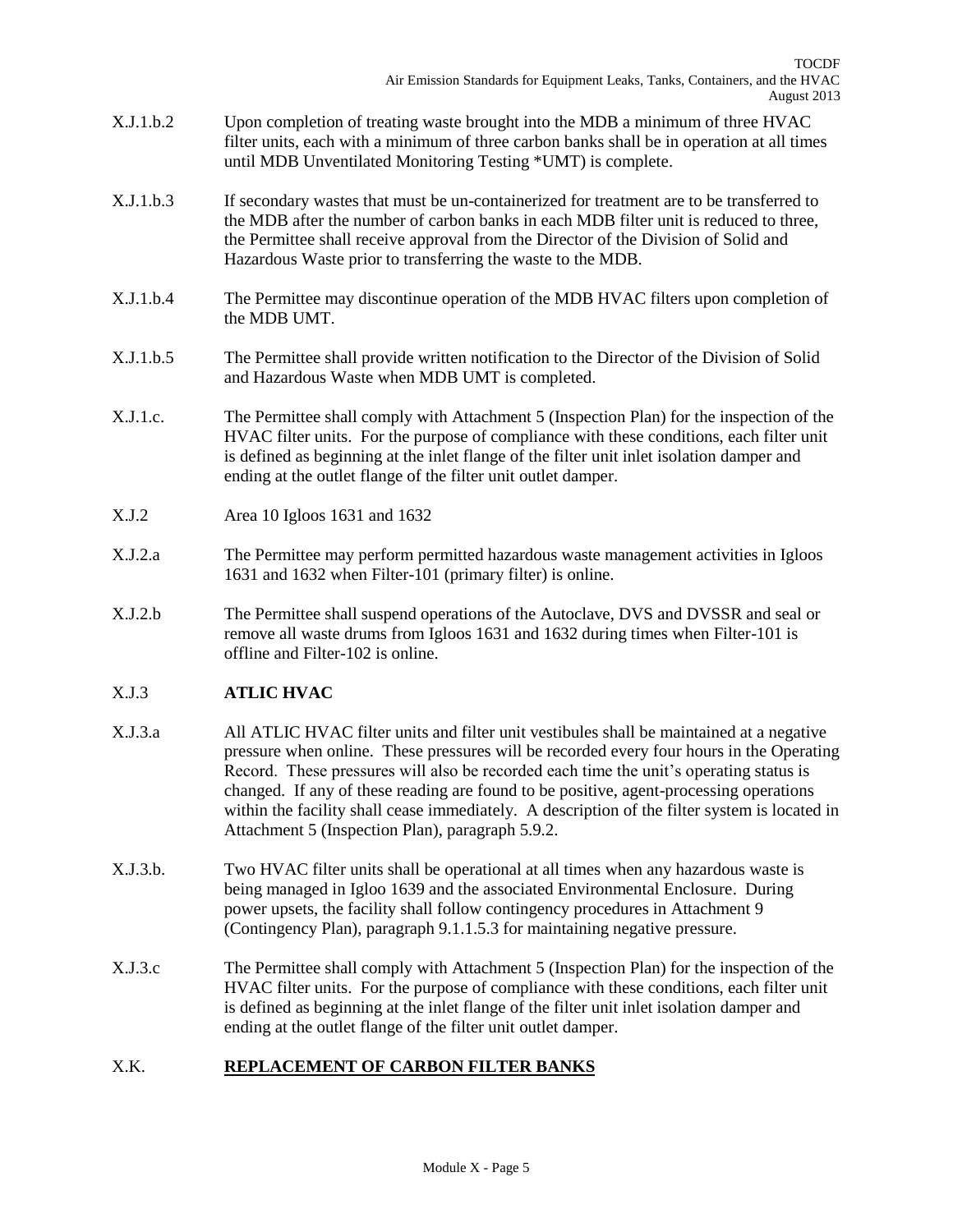- X.K.1. For MDB HVAC filter units configured with six carbon beds, the Permittee shall notify the Director of the Division of Solid and Hazardous Waste within seven days after a confirmed breakthrough of chemical agent at 3 Vapor Screening Level (VSL) for GB, VX, and for HD in carbon bank number two of any one of the nine MDB HVAC carbon filter units. Within 30 days from the time of the confirmed breakthrough, the Permittee shall begin operations to replace carbon banks one and two in that unit. If any confirmed agent breakthrough is detected in any other carbon filter midbed (other than midbed #1 or 2), the Director of the Division of Solid and Hazardous Waste shall be notified within 24 hours. The Permittee shall begin operations to replace the carbon banks associated with the confirmed readings within 30 days of the confirmed breakthrough.
- X.K.2. The Permittee may discontinue midbed agent monitoring for MDB HVAC filter units configured with three carbon beds.
- X.K.3. The Permittee shall perform leak test challenges on affected MDB HVAC carbon filter banks if one or more trays in a bank are replaced, or if maintenance to a bank is preformed that could affect the filter banks integrity or leak-tightness.
- X.K.4. At the TOCDF MDB HVAC carbon filter units, leak test challenges are not required for the first carbon bank and any carbon bank that has been exposed to confirmed agent breakthrough. The challenge data shall be made available to the Director of the Division of Solid and Hazardous Waste upon request.
- X.K.5 The Carbon Adsorption Filtration system (primary or back-up) for Igloos 1631 and 1632 shall have the first carbon filter bed replaced when any agent is detected between the first and second midbeds at a concentration greater than or equal to 1.0 VSL. Within 15 days from the time the midbed agent concentration reaches 1.0 VSL, the Permittee shall begin operations to replace the carbon in the affected unit.
- X.K.6 If agent is detected beyond the second carbon bed at the exhaust stack of the Igloos Carbon Adsorption Filtration system, then hazardous waste treatment and primary containment operations shall be immediately stopped and the exhaust flow path shall be switched to the back-up filter. All carbon within the filter train that experienced breakthrough shall be replaced with new carbon prior to being placed back into service in accordance with 40 CFR 264.1086(e)(2)(ii) via §264.1087(c)(3)(i) via §264.1033(h)(1).
- X.K.7. The Carbon Adsorption Filtration system for ATLIC shall have the first carbon filter bed replaced when any agent is confirmed between the second and third midbeds at a concentration greater than or equal to 0.4 VSL for Lewisite or 0.5 VSL for GA. Within 15 days from the time the midbed agent concentration reaches 0.4 VSL for Lewisite or 0.5 VSL for GA, the Permittee shall begin operations to replace the carbon in the affected unit.

### X.L. **MONITORING REQUIREMENTS**

X.L.1. If a TOCDF MDB HVAC filter stack ACAMS alarm is confirmed, the Permittee shall notify the Director of the Division of Solid and Hazardous Waste within 24 hours pursuant to Condition I.U. of a release from the HVAC filter stack.